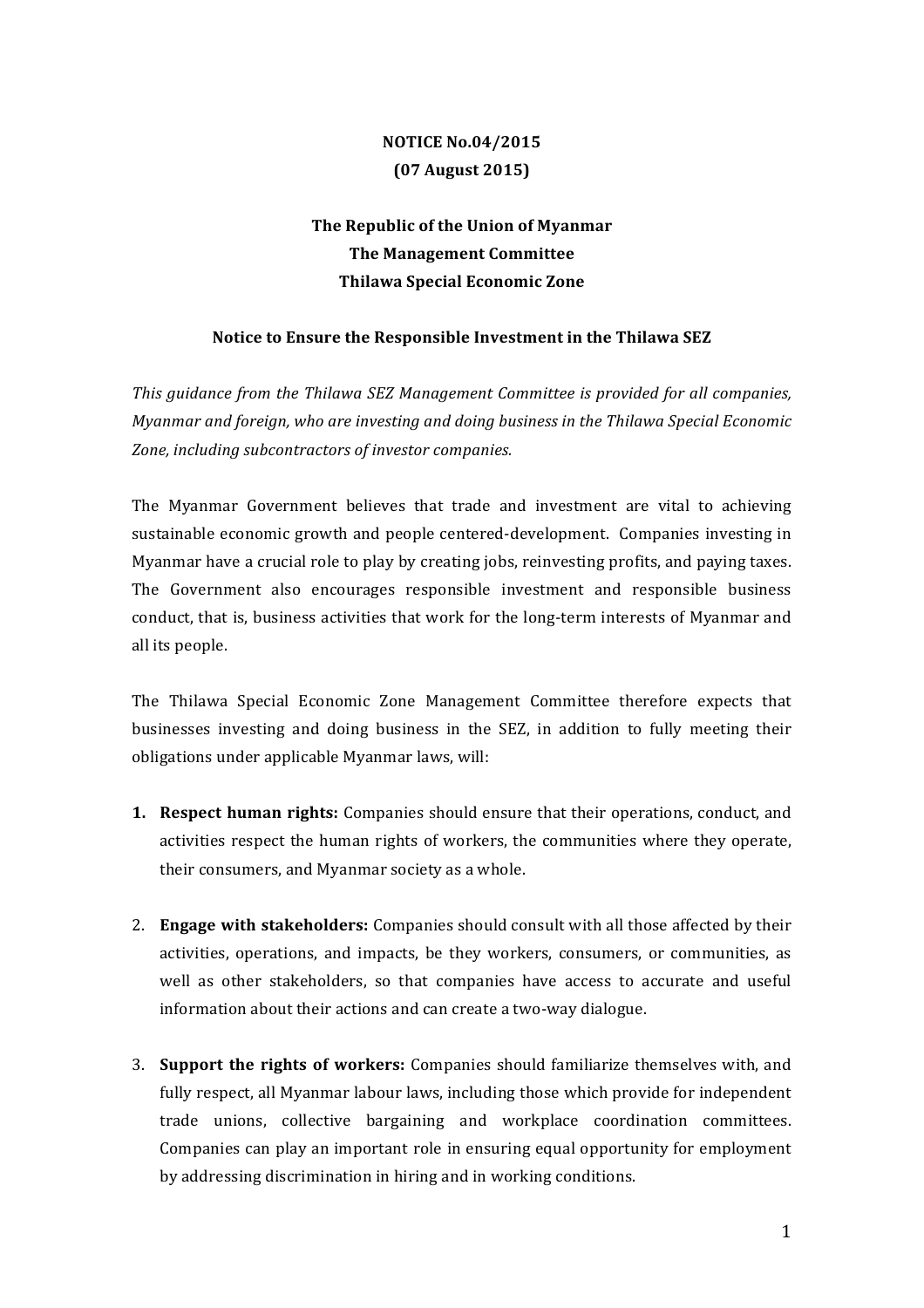- 4. **Build human capital:** The SEZ Management Committee encourages companies to offer training programs to workers, and those entering the workforce, to improve their skills and to prepare them for supervisory, administrative, managerial or technical roles.
- **5. Ensure effective grievance mechanisms:** Those affected adversely by a company's activities need access to effective remedies. This includes establishing grievance mechanism(s) that are accessible (including in the local language) to individuals, workers, consumers, and communities and the company's participation in and cooperation with the grievance mechanism. Companies can refer to Guiding Principles 29 and 31 of the UN Guiding Principles for Business and Human Rights for further information. Grievance mechanisms should be legitimate, accessible, predictable, equitable, transparent, rights-compatible, and a source of continuous learning. They should be designed in collaboration with potential users of the grievance mechanism.
- **6. Be transparent:** The SEZ Management Committee supports companies' initiatives to ensure that their conduct is as open and transparent as possible (subject to the need for commercial confidentiality). It also encourages companies to communicate with stakeholders about actions that affect them or about which they have raised concerns. It is important for companies to report publicly on the steps they have taken to ensure that their conduct respects and supports human rights in Myanmar.
- 7. **Create shared value**: The SEZ Management Committee believes that creating shared value can address social needs in a way that is commercially viable for businesses. Creating shared value for communities, workers and consumers is not corporate philanthropy, but a way in which to achieve economic success and win-win situations for businesses and society, including the poor.
- 8. **Support the communities in which they operate:** Companies are encouraged to undertake or participate in activities beneficial to the communities in which they operate and Myanmar society as a whole, both through creating shared value and through philanthropic initiatives. In doing so companies should consult the intended beneficiaries about their needs, be transparent about what they are able to provide, be clear about how long the service will be provided or the project developed, and deliver what they have promised. If the company is not able to fulfill its promise, it should inform the community early and explain the reasons why. Companies can also include credible local organisations, including civil society groups, in designing, operating, and monitoring the progress of such projects and establish effective mechanisms to receive and act on feedback.